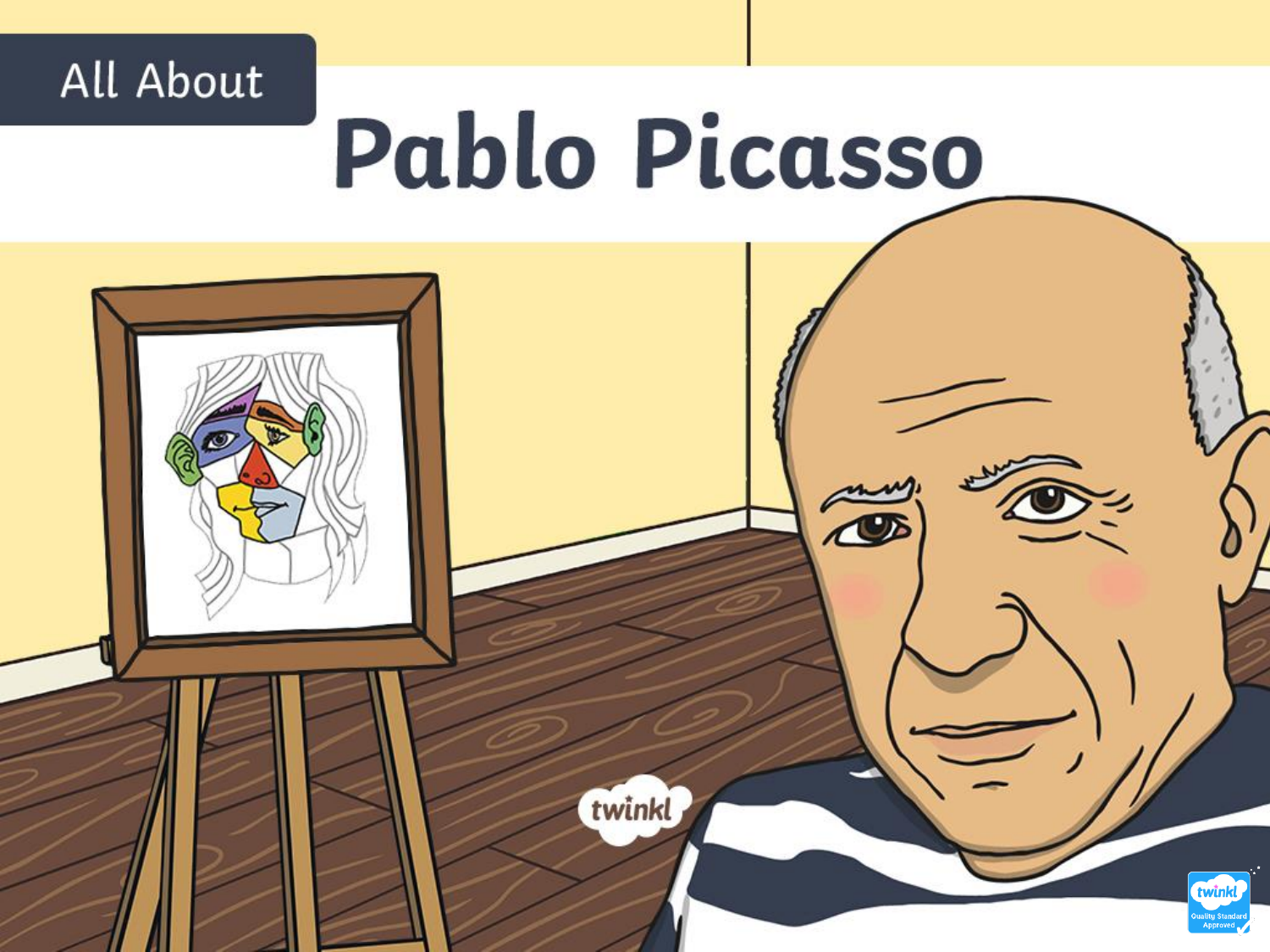#### **Pablo Picasso**

Pablo Picasso was born on 25th October 1881 in Malaga, Spain.

His full name was Pablo Diego José Francisco de Paula Juan Nepomuceno María de los Remedios Cipriano de la Santísima Trinidad Ruiz y Picasso. He was named after people in his family and other special people.



Talk About It

Are you named after a family member or someone special?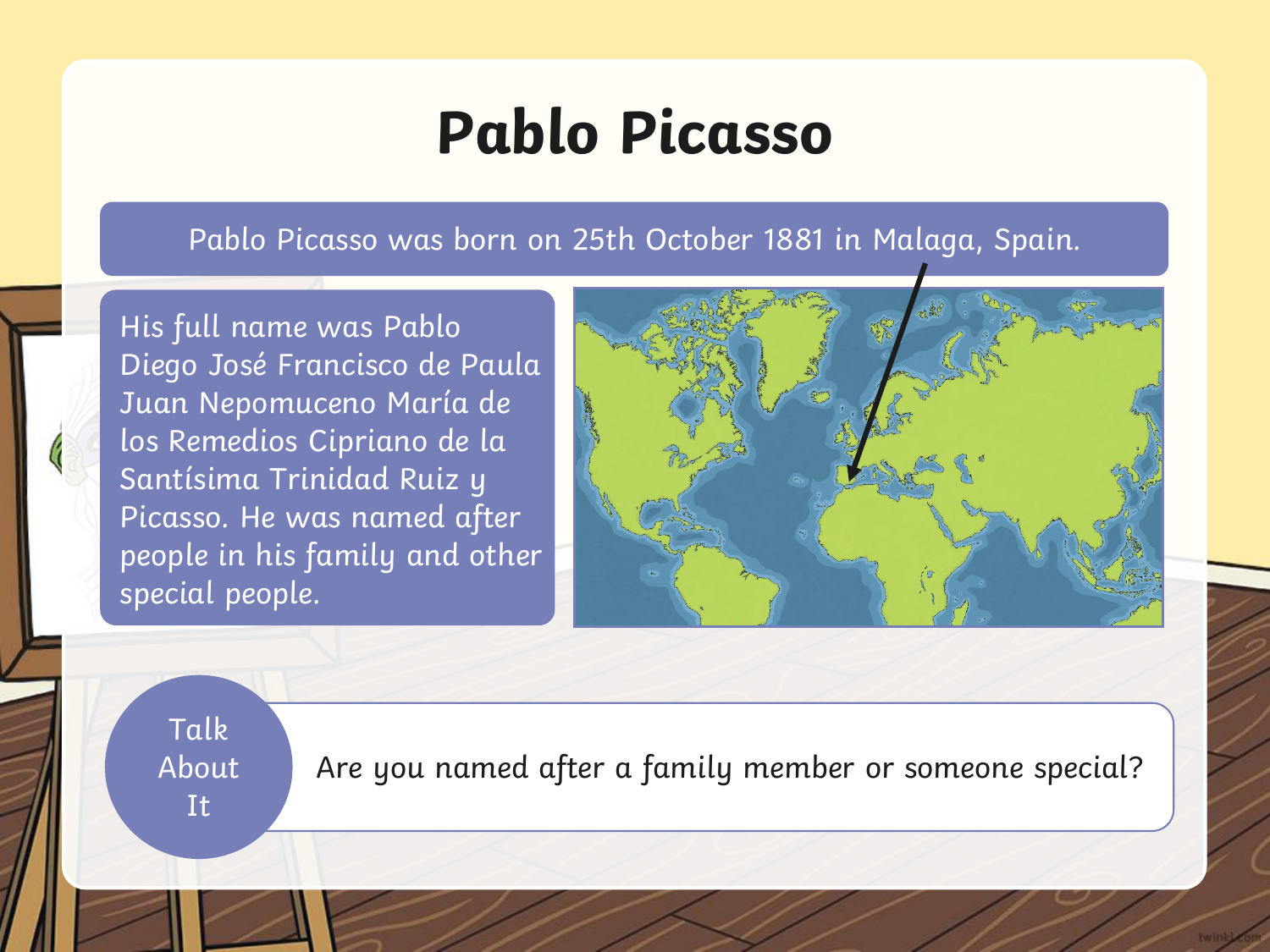## **Picasso's Early Life**



Picasso's mum said his first word was 'piz', short for 'lapiz', the Spanish word for pencil.



Picasso's father, Jose Ruiz Blaso, was also a painter who was very good at painting birds.

Picasso went to a special art school.



In 1904, Picasso permanently settled in Paris.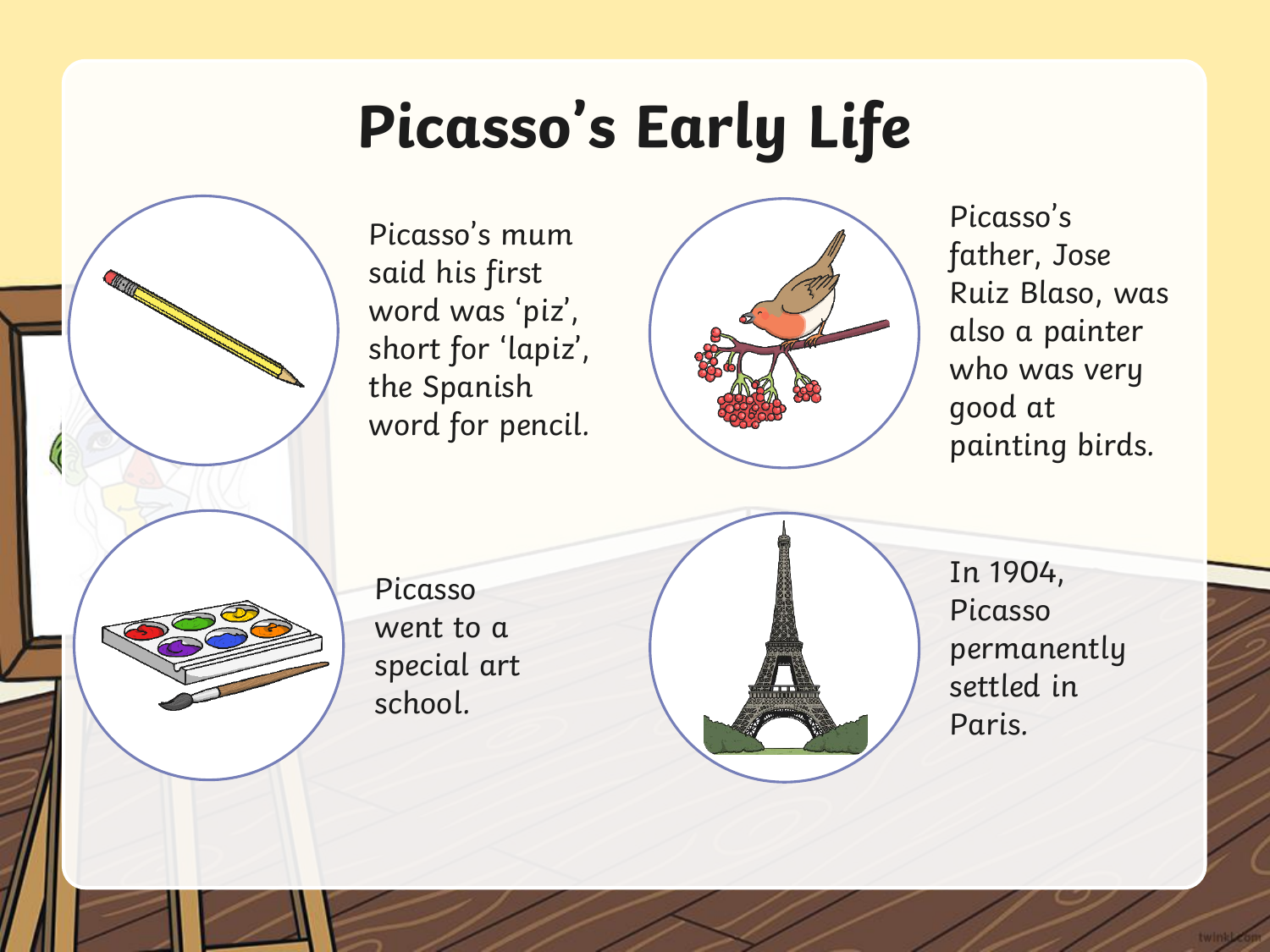## **Cubism**

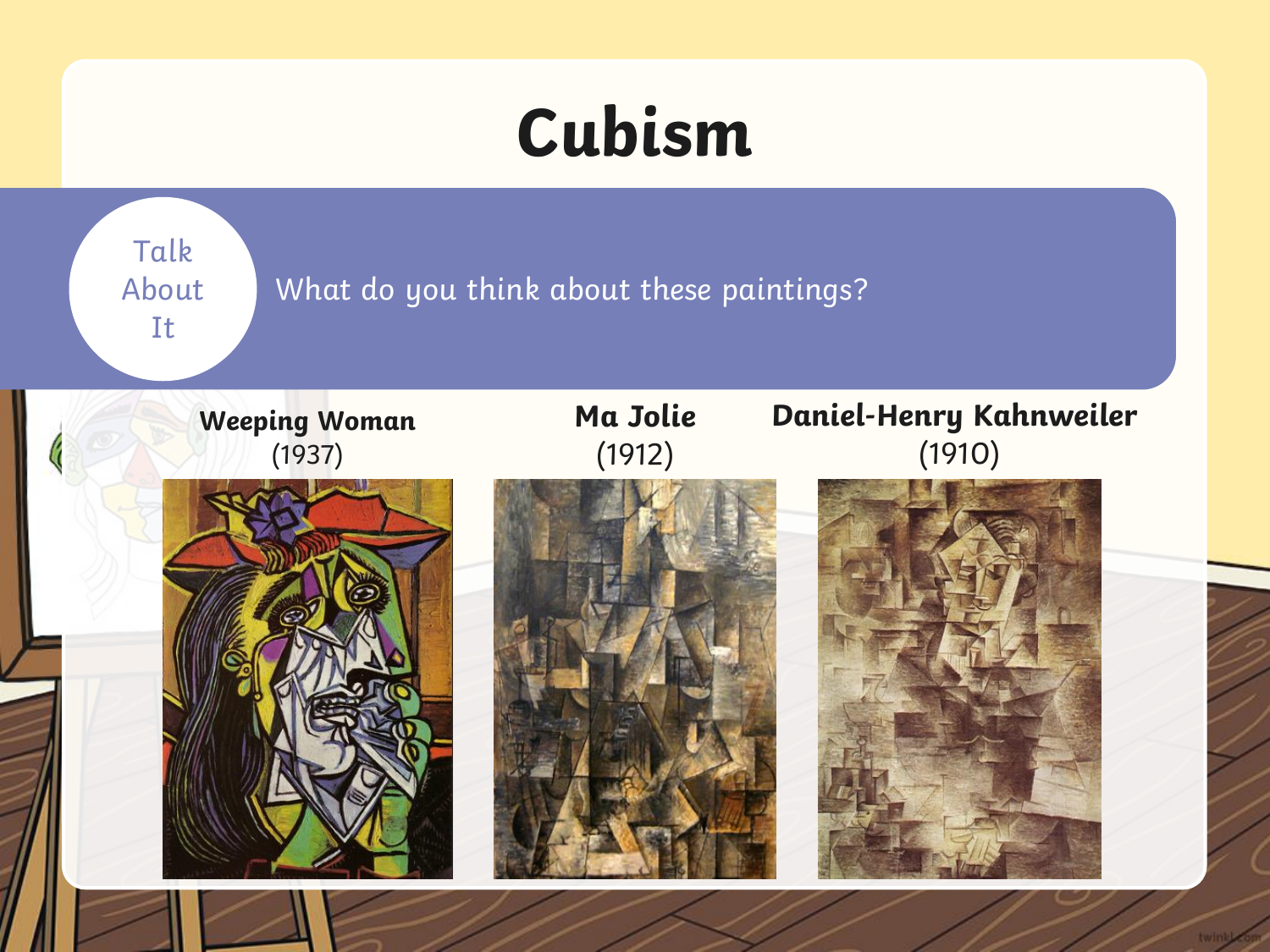# **Different Styles**

During different times of his life, Picasso's paintings look different.

very serious and mostly done in dark blues and greens.

with his friends and spent a lot of time alone. These paintings were alone. These paintings  $\mu$ Talk About It

 $\frac{u}{k}$  How do these paintings make you feel? How do you  $\frac{100\mu}{\text{m}}$  think Picasso was feeling when he painted them?

**Woman with Helmet of Hair** (1904)



**The Old Guitarist**  (1903)

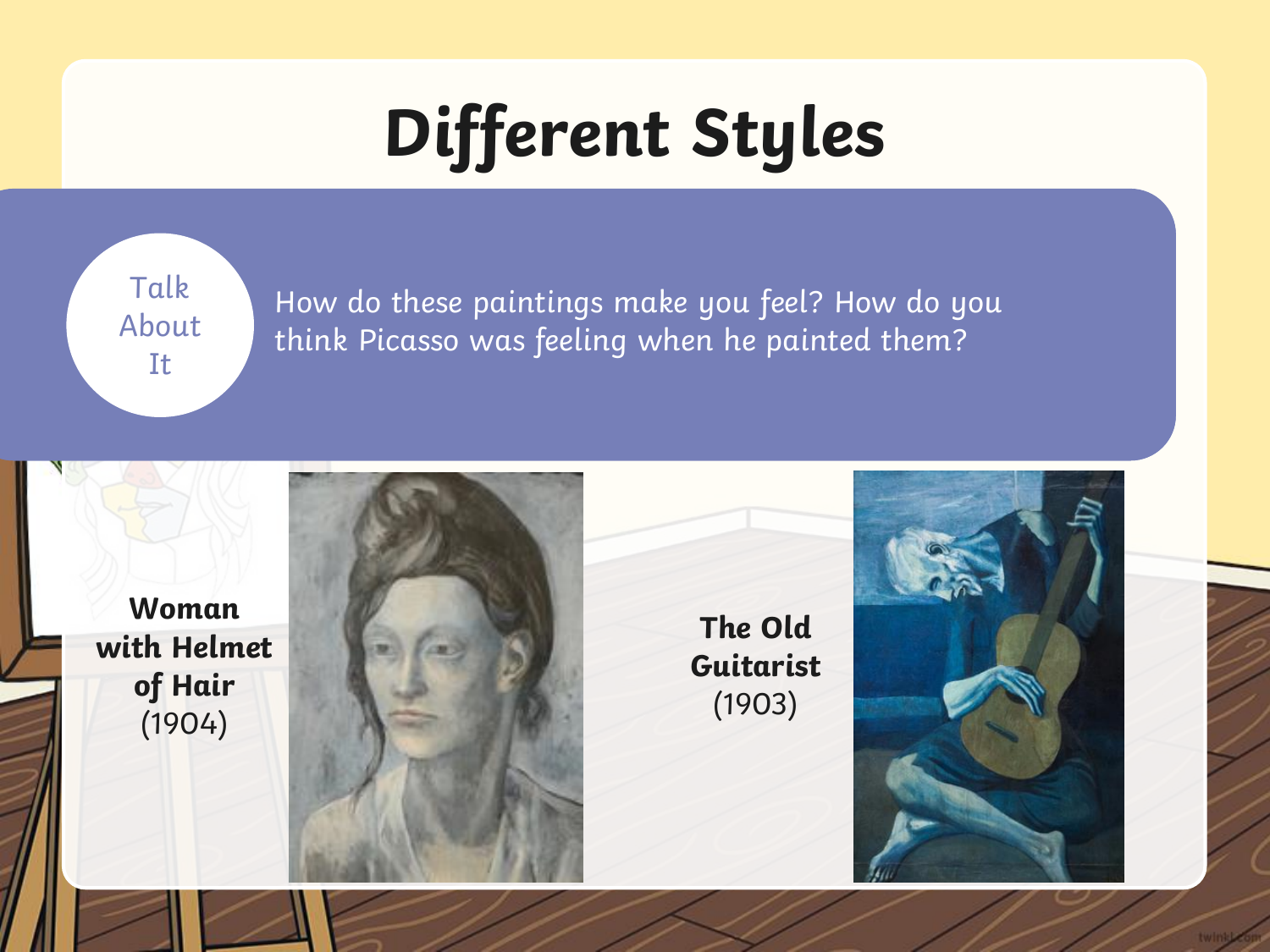### **Guernica**



One of Picasso's most famous works of art is **Guernica**, which was painted in 1937. This painting is really big, 3.5 metres tall and 7.8 metres wide. It took Picasso a month to paint.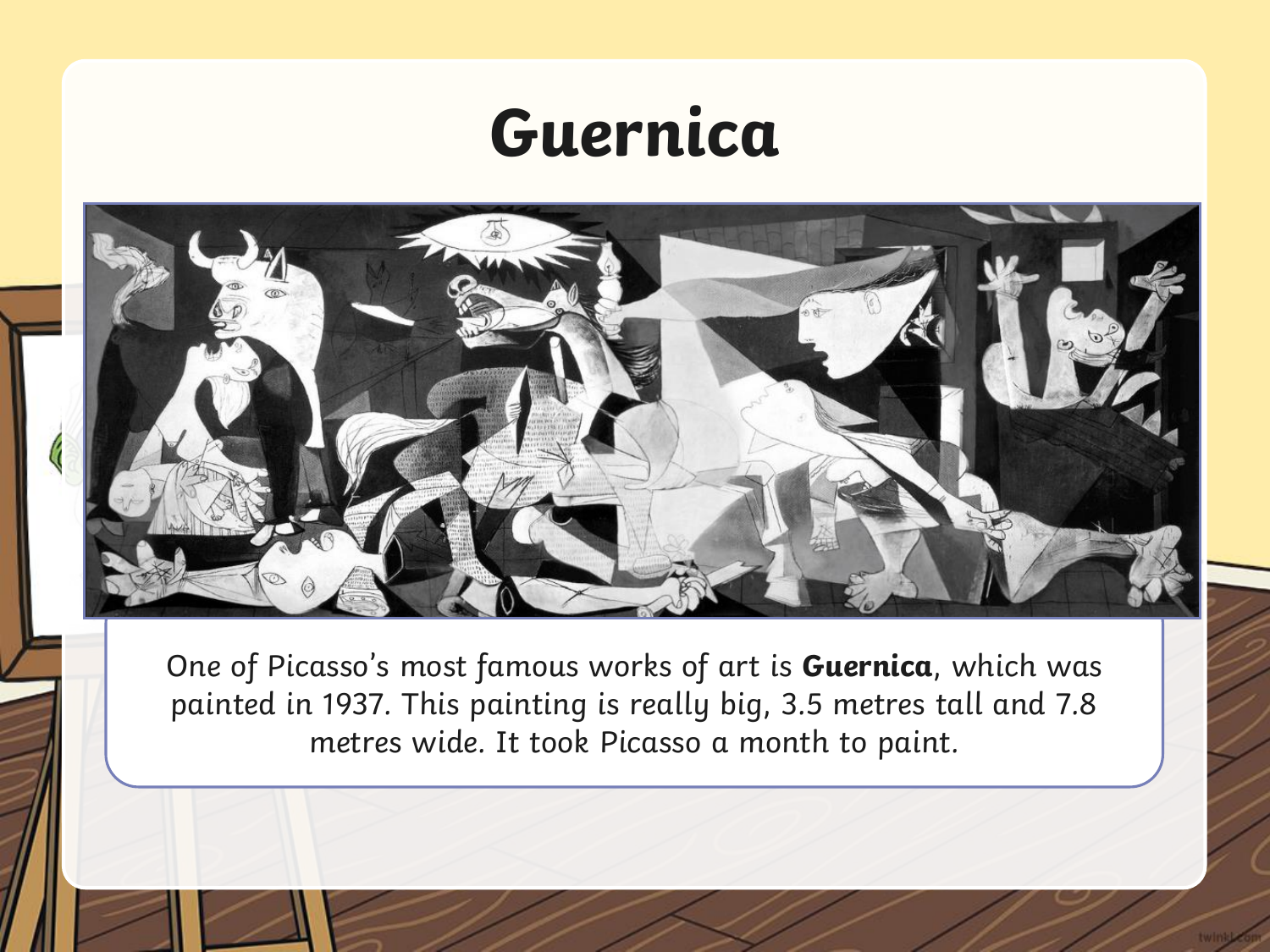## **Other Mediums**

As well as painting, Picasso made sculptures, wrote poetry and worked with pottery.

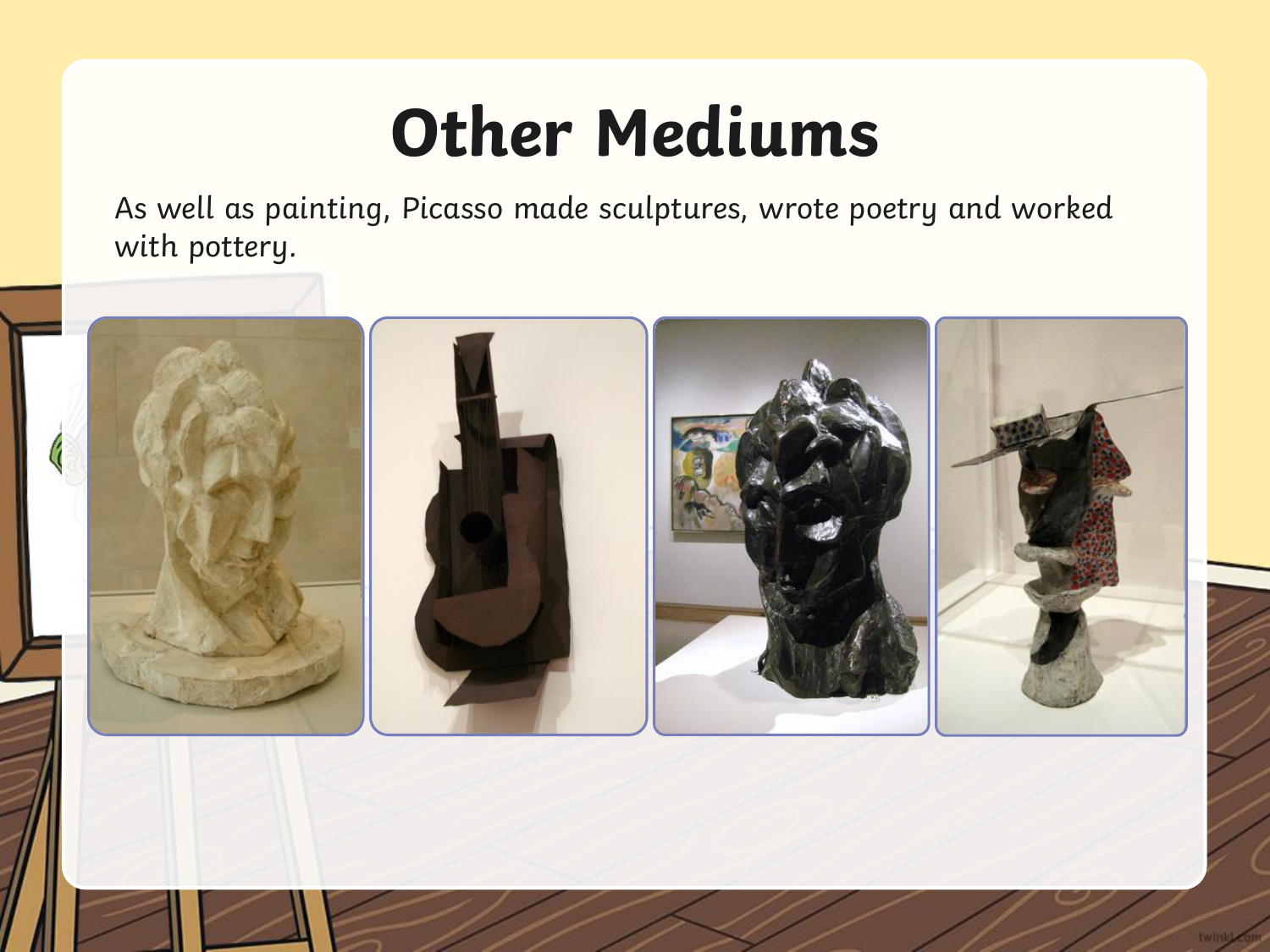### **Other Facts About Picasso**

Picasso was married twice.

His first wife was a Russian ballet dancer called Olga Khokhlova. They were married until Olga died in 1955.

Picasso married his second wife Jacqueline Roque in 1961. They were married until Picasso's death in 1973.

Picasso had four children.